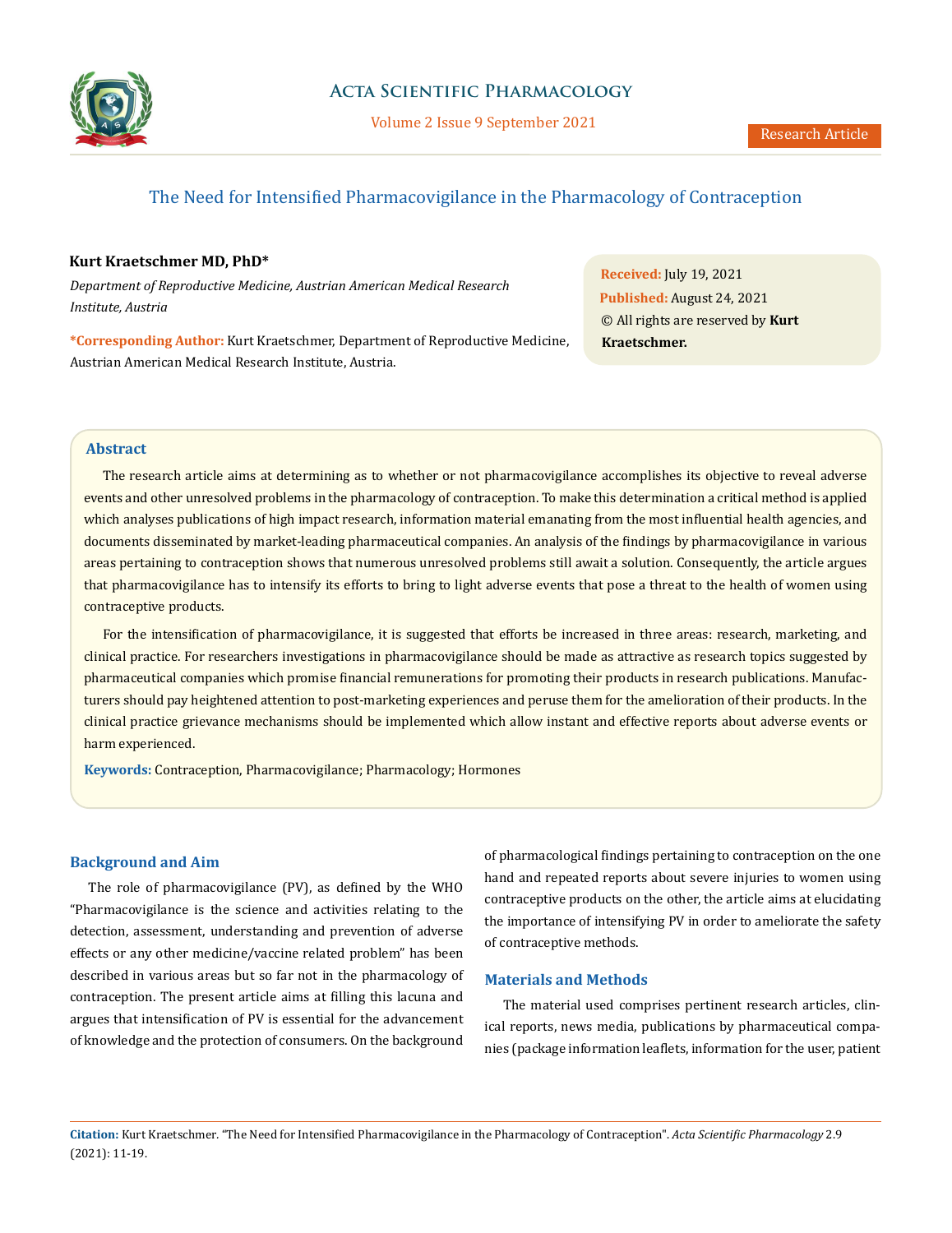information leaflets, packaging labels, consumer leaflets, etc.) and health agencies, as well as reliable internet sites. The method employed is a critical analysis which subjects the relevant scientific literature to a scrutiny whose aim is to reveal lacunae in present-day knowledge, demonstrate the contradictory character of doctrines, and highlight flawed science disseminated through various channels. The bench mark of this analysis is the fundamental ethical principle "nil nocere", i.e. do not harm.

#### **Results**

Pharmacovigilance has been defined only in general terms by the WHO and other institutions. According to that part of the WHO definition which speaks of "any other medicine/vaccine related problem" it appears that PV should be omnipresent in research on drugs. In the pharmacology of contraception there are in fact numerous problems not yet resolved. PV has not yet clarified controversies about emergency contraception, such as regimen and the restriction to a "back-up" method. Also, the mechanism of action with regard to fertilization as opposed to implantation has not yet been clarified.

The lack of auto-control mechanisms in PV has been brought to light by the detrimental economic ramifications of an intratubal implant which had been withdrawn from the market by the manufacturer after it had caused severe harm to thousands of women worldwide. It appears that the FDA as a fundamental component of PV has not implemented internal control mechanisms to assure timely and efficient reaction to complaints by users. In the area of non-hormonal methods, PV has so far not intervened to avert the dissemination of flawed science which at this moment is going rampant by internet sites presenting a multitude of tables concerning the efficacy of contraceptive methods.

#### **Discussion**

The pharmacology of contraception has advanced knowledge on several topics, such as synthetic estrogens, progestational agents, oral contraceptive pills with varying contents of estrogen and progesterone, Long-Acting Reversible Contraception (LARC), as well as surveys of the efficacy of contraceptive methods. Pharmaceutical companies have benefited from this knowledge and contributed to the emergence of a world market for contraceptive products which presently constitutes a multibillion business.

Various products for contraception have brought not only benefits for their users but also threats to the safety of thousands of women worldwide. The risks for the health of women pursuing contraception and birth control are causally related to various adverse events and complications, such as ectopic pregnancy, thromboembolic events, migrations of an implant to the pulmonary artery, dislocation of an intrauterine device, allergic reactions, streptococcal infections, and others [1]. The following discussion aims at showing how pharmacovigilance should further improve the quality of contraceptive products and the safety of their users. In a first step, the discussion presents the most essential insights of contraceptive pharmacology including controversial issues pertaining to Emergency Contraception (EC); in a second step shortcomings and weaknesses of pharmacovigilance are analysed; and finally, the role of pharmacovigilance in non-hormonal contraception is outlined.

## **Topical issues and physiological insights in the pharmacology of contraception**

At the core of research in the pharmacology of contraception are the two hormones regulating the menstrual cycle, estrogens and progesterone. The naturally occurring estrogens are C17 steroids, namely 17beta-estradiol, estrone, and estriol. In their biosynthetic pathway they are formed from androgens, and in the circulation they are formed by aromatisation of androstenedione. The enzyme aromatase catalyses the reaction of androstenedione to estrone and the conversion of testosterone to estradiol. In the circulation 17beta-estradiol, the primarily secreted estrogen, is in equilibrium with estrone. Estrone is further metabolized to estriol, "probably for the most part in the liver"  $[2]$ . The most potent estrogen of the three is estradiol, the least potent is estriol.

Concerning synthetic estrogens, the ethinyl derivative of estradiol is a potent estrogen and - in contrast to naturally occurring estrogens - is active when administered orally, "because it is resistant to hepatic metabolism" [2]. Diethylstilbestrol, a non-steroidal estrogen used for the treatment of menopausal as well as post-menopausal disorders, and several related compounds are assumed to be estrogenic because they are converted to a steroid-like ring structure in the body.

Progesterone, a  $C_{21}$  steroid, is secreted by the corpus luteum, the placenta, and in small amounts by the ovarian follicle. In all tis-

**Citation:** Kurt Kraetschmer*.* "The Need for Intensified Pharmacovigilance in the Pharmacology of Contraception". *Acta Scientific Pharmacology* 2.9 (2021): 11-19.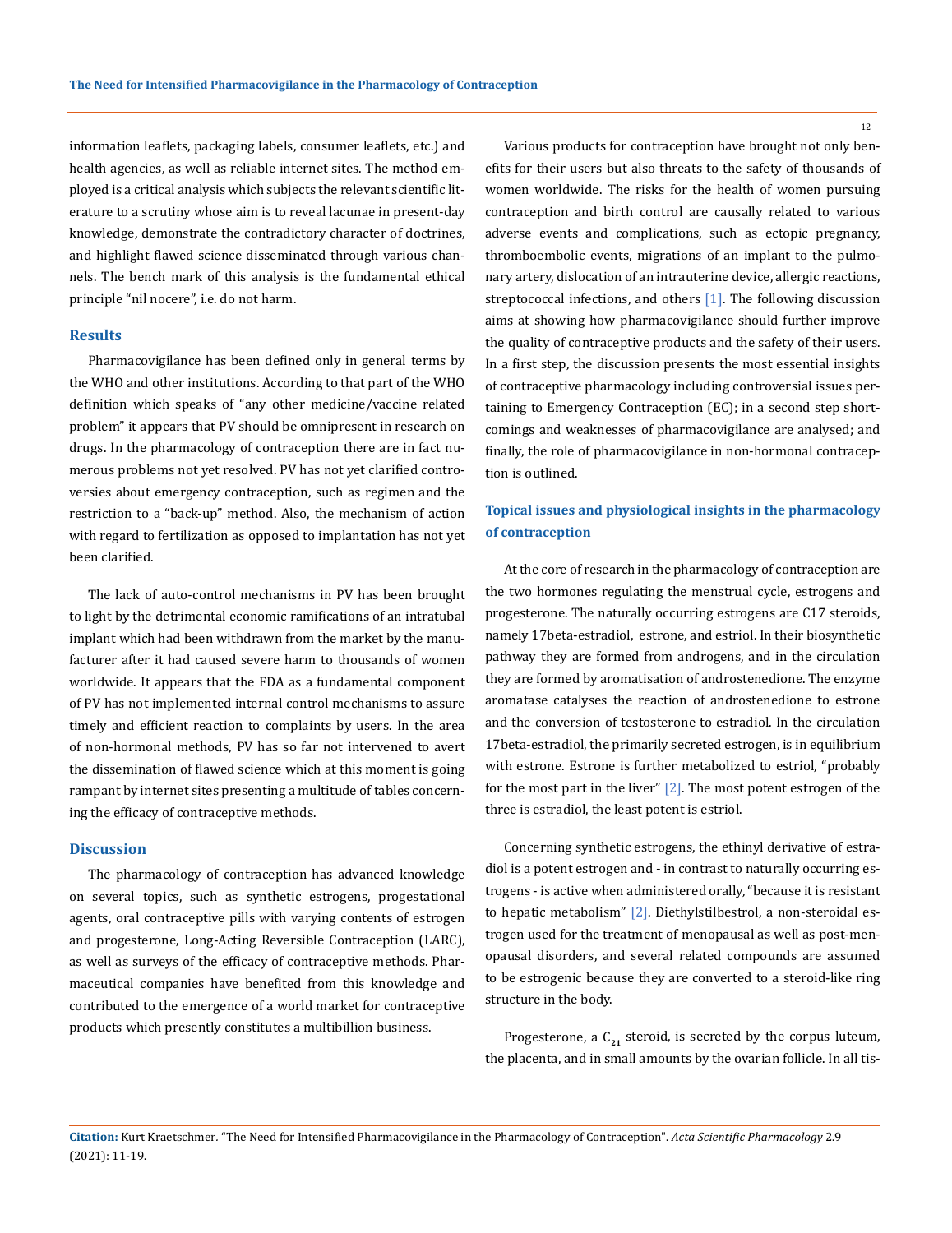sues that secrete steroid hormones, it is an important intermediate. Small amounts of progesterone seem to enter the circulation from the testes and the adrenal cortex. It also seems that 17alpha hydroxyprogesterone is secreted together with estrogens from the ovarian follicle. Progesterone has a short half-life, and in the liver it is converted to pregnanediol, "which is conjugated to glucuronic acid and secreted in the urine" [2].

For contraceptive purposes with natural methods and for fertility treatments, two properties of progesterone must be emphasized, namely its thermogenicity and its ability to stimulate respiration. "Progesterone is thermogenic and is probably responsible for the rise in temperature at the time of ovulation. It stimulates respiration, and the alveolar P<sub>co2</sub> (P<sub>ACO2</sub>) in women during the luteal phase of the menstrual cycle is lower than that in men" [2]. During pregnancy the decline in  $P_{ACO2}$  parallels the rise in progesterone secretion. The thermogenic property of progesterone is the basis for so-called temperature method as well as for the symptothermal method, the most effective among the fertility-awareness based methods. The stimulation of respiration through progesterone at the time of ovulation has been used within the framework of fertility treatments for the development of a device which allegedly indicates with high precision the point in time when ovulation occurs and chances for conception are optimal [3,4].

Traditionally, for oral contraception an orally active estrogen, as for example ethinyl estradiol, is combined with a synthetic progestin such as norethindrone. Similar to ethinyl estradiol norethindrone has an ethinyl group on position 17 of the steroid nucleus, which makes it resistant to hepatic metabolism. Presently it is established that small as well as large doses of estrogen are effective contraceptives. Small doses have the advantage of reducing the risk of thromboses and other complications. Progestin alone can be used for contraception, but it is more effective when used in combination with estrogens. Progestin is used also for implants and can prevent pregnancy for up to five years.

In an attempt to classify the various possibilities of contraception, a distinction has been made between hormonal contraception with inhibition of ovulation and hormonal contraception without inhibition of ovulation  $\boxed{5}$ . Hormonal contraception with inhibition of ovulation comprises the following: one phase (> 50 µg estrogen) hormones; one phase low hormone, i.e., micropill (< 50 µg estrogen and low gestagens, e.g. 150 µg levonorgestrel or desogestrel);

two phases with estrogens in the first phase and gestagens in the second phase; two step step-up pills with gestagens already during the first phase; three step pills with different doses of estrogens plus gestagens adapted to the normal cycle; and finally, parenteral gestagen depot injection. Hormonal contraception without inhibition of ovulation can be accomplished by the minipill - (initiated in 1965) with the use of small doses of gestagens, e.g. 30 µg levonorgestrel [5].

Intrauterine devices - products made out of metal or plastic are frequently used to control population growth but their mechanism of action is still unsettled. At least those containing copper seem to have a spermicidal effect. "Their usefulness is limited by their tendency to cause intrauterine infections" [2]. In addition to ascending infections, expulsion is a highly feared complication [6]. Intrauterine devices together with implants belong to the so-called Long Acting Reversible Contraception (LARC), and these forms of contraception are considered the most effective [7]. Due to their high estimates for efficacy, they are recommended for all women. "IUDs and hormonal implants are safe for almost all women, including adolescents, as well as women in the postpartum or postabortion period" [7].

Despite the commonly accepted importance of effectiveness, this author argues that effectiveness is but one parameter for ranking and rating contraceptive methods. Other parameters are safety, continuation of use, and convenience. If convenience is prioritized in a ranking, then attention has to be drawn to one of the hormonal methods which has received increasing interest during the recent years, namely Emergency Contraception (EC) [8].

## **Challenges for pharmacovigilance posed by emergency contraception (post-coital contraception)**

This author claims that EC should be considered as one of the most noteworthy forms of present-day contraception due to its convenience and effectiveness. Since EC is the last chance to avoid pregnancy it could be designated also as "ultima ratio contraception". Traditionally known as the morning-after pill, emergency contraception has raised interest because it avoids the problem of compliance, i.e., daily administration of pills. The reduced administration of pills, namely just two pills within 12 hours, can be viewed as the primary benefit of EC.

Besides ulipristal acetate as one of the most recently advocated

**Citation:** Kurt Kraetschmer*.* "The Need for Intensified Pharmacovigilance in the Pharmacology of Contraception". *Acta Scientific Pharmacology* 2.9 (2021): 11-19.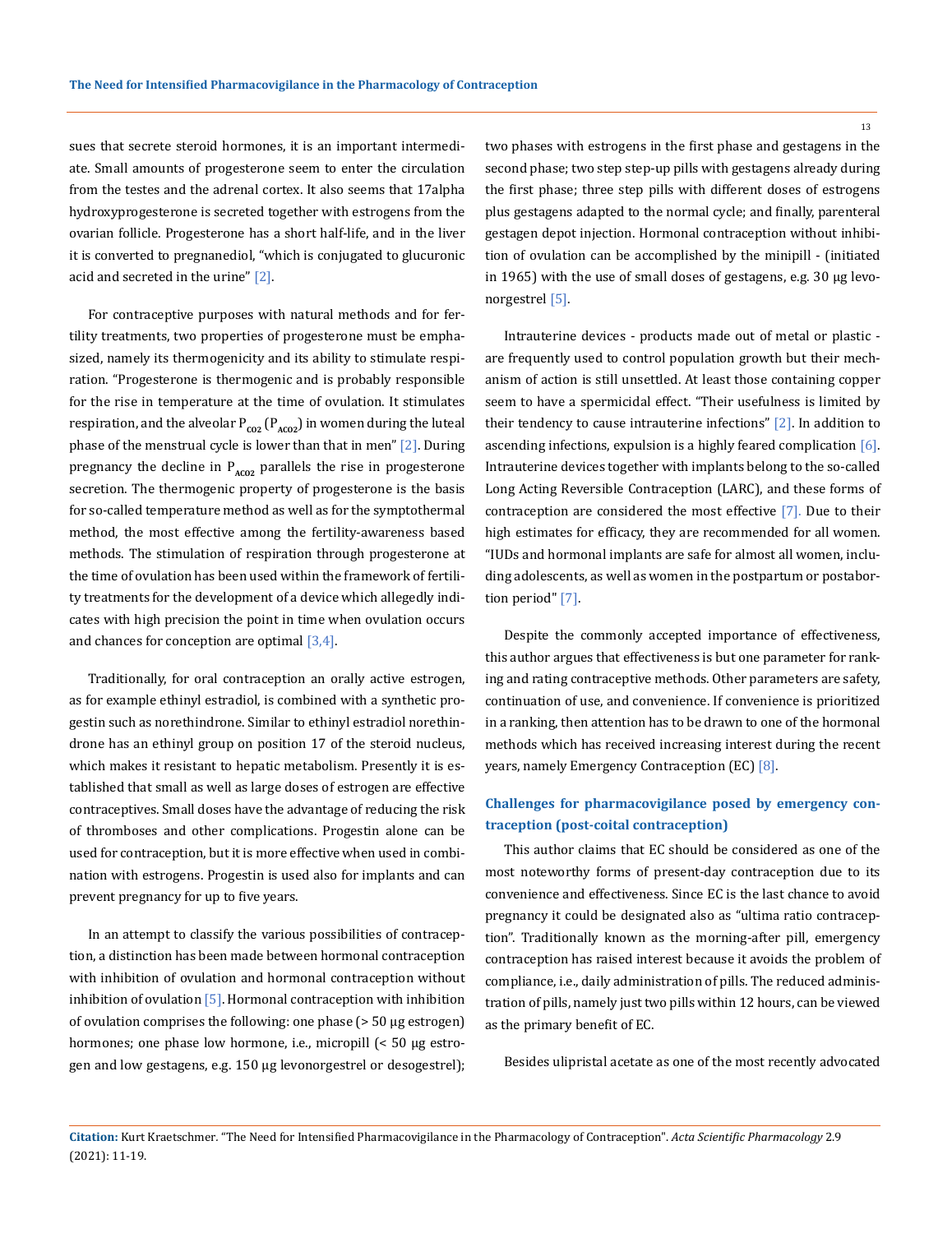options for EC, there are other pills available, and they have been divided into three types, namely combined Emergency Contraception Pills (ECPs) containing both estrogen and progestin; progestin-only ECPs; and ECPs which contain an antiprogestin (either ulipristal acetate or mifepristone). Presently, progestin-only ECPs have replaced the older combined ECPs "because they are more effective and cause fewer side effects"  $[8]$ .

Concerning efficacy, the antiprogestin ulipristal acetate (30 mg in a single dose) is considered to be the most effective pill for EC in the United States and Europe (cf. Figure 1), and estimates of its effectiveness range "from  $62\%$  to  $85\%$ "  $[8]$ .

Figure 1: Ulipristal acetate [9].



·Ulipristal-acetate 20-oxo steroid obtained by acetylation of the 17-hydroxy group of (11beta, 17alpha)-17-acetyl-11-[4-(dimethylamino)phenyl]-3 ... Molecular Formula: C30H37NO4

**Figure 1**

If intrauterine devices are employed for EC, the efficacy is even higher, namely 0.2 (perfect and typical use) for Mirena (levonorgestrel); and 0.6 (perfect use) and 0.8 (typical use) for ParaGard (copper T) [10].

Concerning the two forms of IUDs, copper-containing and levonorgestrel-containing, it should be noted that the latter have been studied extensively for use as EC. The active ingredient in Mirena has been indicated by the manufacturer as "levonorgestrel USP, (-)-13-Ethyl-17-hydroxy-18,19- dinor-17α-pregn-4-en-20-yn-3 one" [11]. It has a molecular weight of 312.4 and the molecular formula C21H28O2. Concerning the use and administration of this IUD, it has been emphasized that the release rate decreases from 20 μg/day to 10 μg/day in the course of 5 years. "Mirena contains 52 mg of levonorgestrel. Initially, levonorgestrel is released at a rate of approximately 20 μg/day. This rate decreases progressively to half that value after 5 years" [11]. It should be noted that as early as 2017 criticism has been voiced by news media due to severe side effects of Mirena, but it is not known whether PV has provided clarification of the issues [12].

Concerning comments on the efficacy of pills for EC, attention must be drawn to the WHO table of 2017 [13] which indicates an estimate of 99% efficacy. Along the same line, German research argued as early as 2000 that the efficacy of EC by means of "interceptive pills" in case of perfect use is as effective as 99% [6]. This research, which ranks contraceptive methods according to the Pearl Index (PI), explains the mechanism of action in such a way that the morning-after pill interrupts the synchronisation between blastocyst development and endometrial preparedness for nidation. At the time of the publication of this research, the regimen for interception was 4 pills (50 μg ethinylestradiol and 0.25 mg levonorgestrel) taken within 60 hours: 2 taken within 48 hours of unprotected cohabitation and the remaining 2 taken after an interval of 12 hours.

As mentioned above, the efficacy of ulipristal acetate  $[8]$  has been particularly underscored as the highest among ECPs, and numerous publications have reiterated this claim. However, the reliability of this claim is by no means ascertained because a preventive therapy requires different statistical approaches. Such a therapy, it is hypothesized from a statistical perspective, is best evaluated by comparing the probability that the condition will occur if the therapy is implemented to the probability that it will occur without such implementation. The chance that pregnancy would occur without implementation of emergency contraception is estimated indirectly using published data on the probability of pregnancy on each day of the menstrual cycle. This estimate is compared to the actual number of pregnancies observed after treatment in observational treatment trials. "Effectiveness is calculated as 1-O/E, where O and E are the observed and expected number of pregnancies, respectively. Calculation of effectiveness, and particularly the denominator of the fraction, involves many assumptions that are difficult to validate" [8].

As can be seen, the frequently encountered uncritical claims about effectiveness must be taken with caution. PV should clarify such claims and address also other issues with respect to EC, namely the statement that EC is merely a "back-up" method, the recommendation concerning dose, and the time interval for effective implementation of EC.

**Citation:** Kurt Kraetschmer*.* "The Need for Intensified Pharmacovigilance in the Pharmacology of Contraception". *Acta Scientific Pharmacology* 2.9 (2021): 11-19.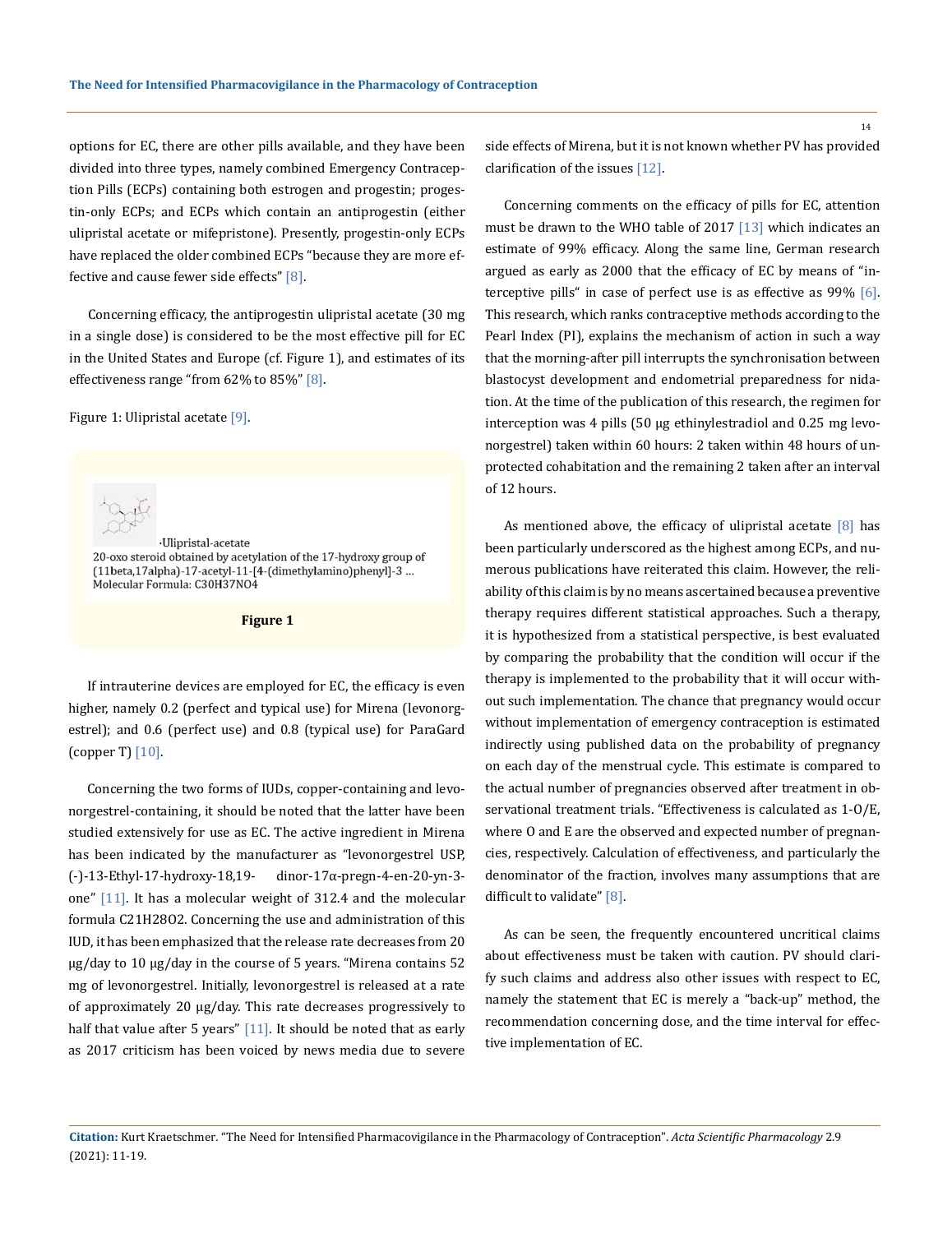This author hypothesizes that for women whose sexual activity is limited to just one cohabitation per month or even less it seems justifiable to ignore the advice given by most health agencies and clinics which recommend implementation of a "primary method" of contraception. "The morning-after pill is intended for backup contraception only, not as a primary method of birth control. Morning-after pills contain either levonorgestrel (Plan B One-Step, Aftera, others) or ulipristal acetate (ella)" [14].

 In addition, this author also suggests to draw consequences from research which shows that administration of the pills has to take place within 120 hours. Furthermore the dose to be administered must not be the one recommended commonly, as research has shown that a higher dose administered once is as effective as a lower doses administered twice: "However, studies have shown that a single dose of 1.5 mg is as effective as two 0.75 mg doses 12 hours apart" [8].

The most problematic topic in EC is the explanation of the mechanism of action. The most commonly embraced assumption holds that combined ECPs containing the estrogen ethinyl estradiol and the progestin levonorgestrel can inhibit or delay ovulation. "This mechanism of action may explain ECP effectiveness when used during the first half of the menstrual cycle, before ovulation has occurred" [8]. Among other possible mechanisms are "interference with corpus luteum function; thickening of the cervical mucus resulting in trapping of sperm; alterations in the tubal transport of sperm, egg, or embryo; and direct inhibition of fertilization" [8]. An additional mechanism could be the intrauterine concentrations of glycodelin. On the basis of a study where levonorgestrel was administered previously to the Luteinizing Hormone (LH) surge and increased the intrauterine concentrations of glycodelin at the time of ovulation it has been hypothesized: "since glycodelin inhibits fertilization, this result may indicate an additional mechanism of action when ovulation is not inhibited" [8].

In explaining the mechanism of action efforts are made to disprove the crucial claim regarding abortogenicity. Thus, clinical information material for patients emphasizes the absence of any abortifacient effect of EC: "Keep in mind that the morning-after pill isn't the same as mifepristone (Mifeprex), also known as RU-486 or the abortion pill. This drug terminates an established pregnancy one in which the fertilized egg has attached to the uterine wall and

has begun to develop" [14]. Regarding levonorgestrel, it should be emphasized that it is merely in vitro observations that have led to assumptions concerning the attachment of an embryo to the uterine wall: "Levonorgestrel does not impair the attachment of human embryos to an in vitro endometrial construct and has no effect on the expression of endometrial receptivity markers" [8]. In order to buttress this claim, reference has been made to medical authorities such as the United States Food and Drug Administration/National Institutes of Health and the American College of Obstetricians and Gynecologists to draw a lapidary conclusion: "Therefore, ECPs are not abortifacient" [8]. From the perspective of PV the question must be raised why these institutions are considered as "authorities" in view of the topic which belongs to scientific research and not to areas of public health. From a physiological perspective it seems clear that a pregnancy begins when a new life comes into existence, namely as soon as a sperm penetrates an oocyte. "At that time the second polar body is cast off and the fertilized ovum proceeds to form a new individual"  $[2]$ . The task for PV in this controversy about the beginning of pregnancy would be to clearly distinguish between scientific observations and hypothetical conventions proposed within the framework of public health.

#### **Shortcomings and accomplishments of PV**

Besides EC, other areas pose challenges for PV, and it appears that numerous open questions still await an answer, such as the topic of interactions of drugs. In addressing this topic one must consider its complexity due to an ever-increasing number of drugs on the market. Recently, in 2020, a study has drawn attention to difficulties encountered in drug interaction studies for contraception. "These include the role of new molecular entity properties with respect to whether they are teratogens, selection of progestins and their different metabolic pathways, choice of PK- or PK/ pharmacodynamic (PD)-based study design and assessment on whether drug interaction findings with one oral contraceptive can be generalizable to other oral contraceptives" [15].

An ongoing task for PV is the rectification of misleading information disseminated through various channels. Thus, frequently encountered uncritical claims that oral contraceptive pills are reliable and safe without reference to the well-known side effects can easily mislead prospective users. "Oral contraceptives, also called birth control pills, are a safe and reliable option for preventing unwanted pregnancy" [16].

**Citation:** Kurt Kraetschmer*.* "The Need for Intensified Pharmacovigilance in the Pharmacology of Contraception". *Acta Scientific Pharmacology* 2.9 (2021): 11-19.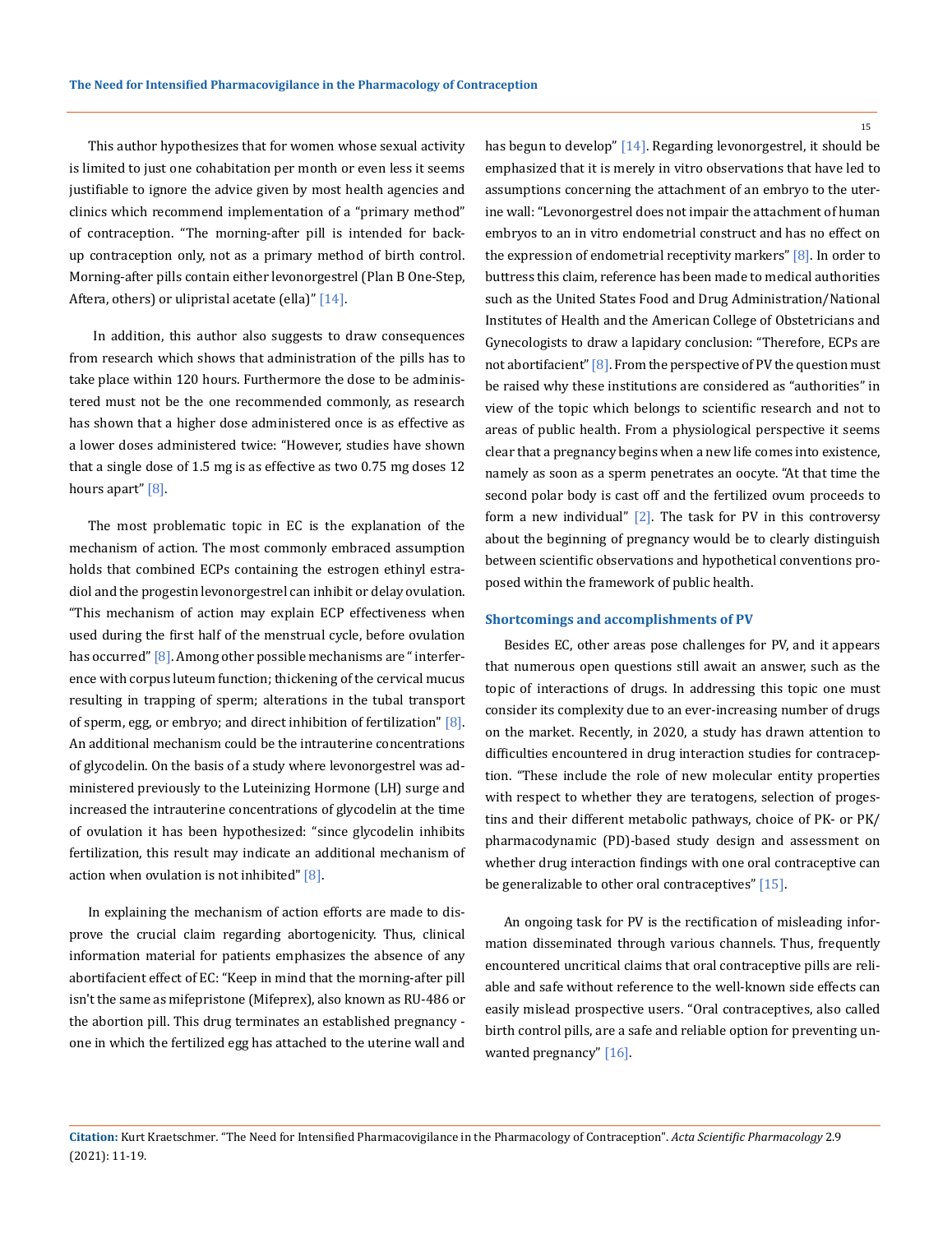Concerning the task of PV to identify adverse events, attention must be drawn to the complexity of physiological processes involved in the pharmacokinetics and pharmacodynamics and the difficulty of implementing effective methods for their observation. Already during the last century it has been claimed that the vital processes belonging to female reproduction are difficult to study by scientific techniques: "Except for methods which demonstrate ovulation, there is a lack of suitable techniques for convenient study in women of other functional steps in the reproduction process, such as ovum release, fertilization, egg and blastocyst migration, tubal motility, nidation, spermatozoal migration and capacitation" [17].

One of the serious shortcomings of pharmacovigilance is the paucity of attention paid to quantitative studies, especially to the validity of statistical methods. This lack should be remedied because such studies show the preferences of the consumer and allow to draw inferences concerning safety and convenience. Thus, in a study of 2015 it has been found that oral contraceptive drugs still dominate the market although one might hypothesize that the convenience of implants should have had a noteworthy impact on sales of oral contraceptive pills. In this study on the contraceptives dispensed in Ireland oral contraceptives were identified as the most preferred. "Of all contraceptives dispensed in 2013, oral contraceptives were used the most (74%) and long acting reversible contraceptives (LARCs) the least (7.5%) [18].

One of the shortcomings of PV -- which could be defined as an auto-control deficit -- came to light in conjunction with reports about serious threats to the health of women using an intratubal implant for contraception. "First approved for contraceptive use in 2002, Essure is a device that is implanted through the cervix and into the fallopian tubes. The device consists of 2-inch-long metal coils, around which scar tissue builds to form a barrier to stop sperm from fertilizing eggs" [19]. In 2018, this device for permanent contraception had given rise to thousands of complaints and lawsuits  $[20]$ , and two years later, in 2020, the manufacturer agreed to pay \$1.6 billion to resolve most of the US litigations. In addition it turned out that thousands of complaints of injuries had not been reported to the FDA [21].

Concerning the adverse events causally related to this product it can be hypothesized that PV should have reacted earlier. The FDA waited obviously too long before it reacted to complaints by women who had already experienced severe harm. The FDA's reaction, moreover, was not stringent enough because it requested only documentation to the effect that women had been informed appropriately about adverse events. Finally, it was the company's own decision to withdraw its product and not an ordinance by the FDA.

Notwithstanding the shortcomings discussed above some accomplishments by PV must be acknowledged. Among these achievements are findings in oncology, in ophthalmology and in psychiatry. Recently, the probability of leukemia in children born to mothers who had used hormonal contraception has been explored by research in oncology [22]. In 2018, the European Medicines Agency (EMA) confirmed the danger of suicidal action in association with hormonal contraception [23]. Research in PV drew attention to the possibility of glaucoma and oral hormonal contraceptives have been identified as causally related to increased intraocular pressure and the associated risk of blindness: "The association between female sex hormones and intraocular pressure (IOP) changes has long been known. However, reports on the increased risk of open‑angle glaucoma in females taking oral contraceptive pills for three years or more is a recent finding, which requires further studies to probe the causal association between estrogen, progesterone, and rise in IOP" [24].

The task of PV - according to this author -- consists not only in uncovering unnoticed harmful effects, but also in drawing consequences to protect the consumer. For this purpose PV should assess the communication between consumer and manufacturer concerning adverse events, risks, and complications. This assessment should include all documents generated by manufacturers for their customers, ie, information for the user, instructions for use, or packaging labels. Unfortunately, owing to incomplete and inaccurate data, these documents do not always stand up to standards of well-established medical ethics, in particular to the principle of informed consent as specified by the American Medical Association. According to this principle, each patient should obtain sufficient information to be able to "make an intelligent choice"  $[25]$ . The ability to make an intelligent choice can be warranted only if information provided by the manufacturer is complete, comprehensible and comprehensive. Alas, manufacturers do not always pay sufficient heed to such requirements [26], and PV should intervene to assure that manufacturers meet the standards required by medical ethics.

In the face of adverse events, risks, and complications of hormone-containing products, it seems understandable that a grow-

**Citation:** Kurt Kraetschmer*.* "The Need for Intensified Pharmacovigilance in the Pharmacology of Contraception". *Acta Scientific Pharmacology* 2.9 (2021): 11-19.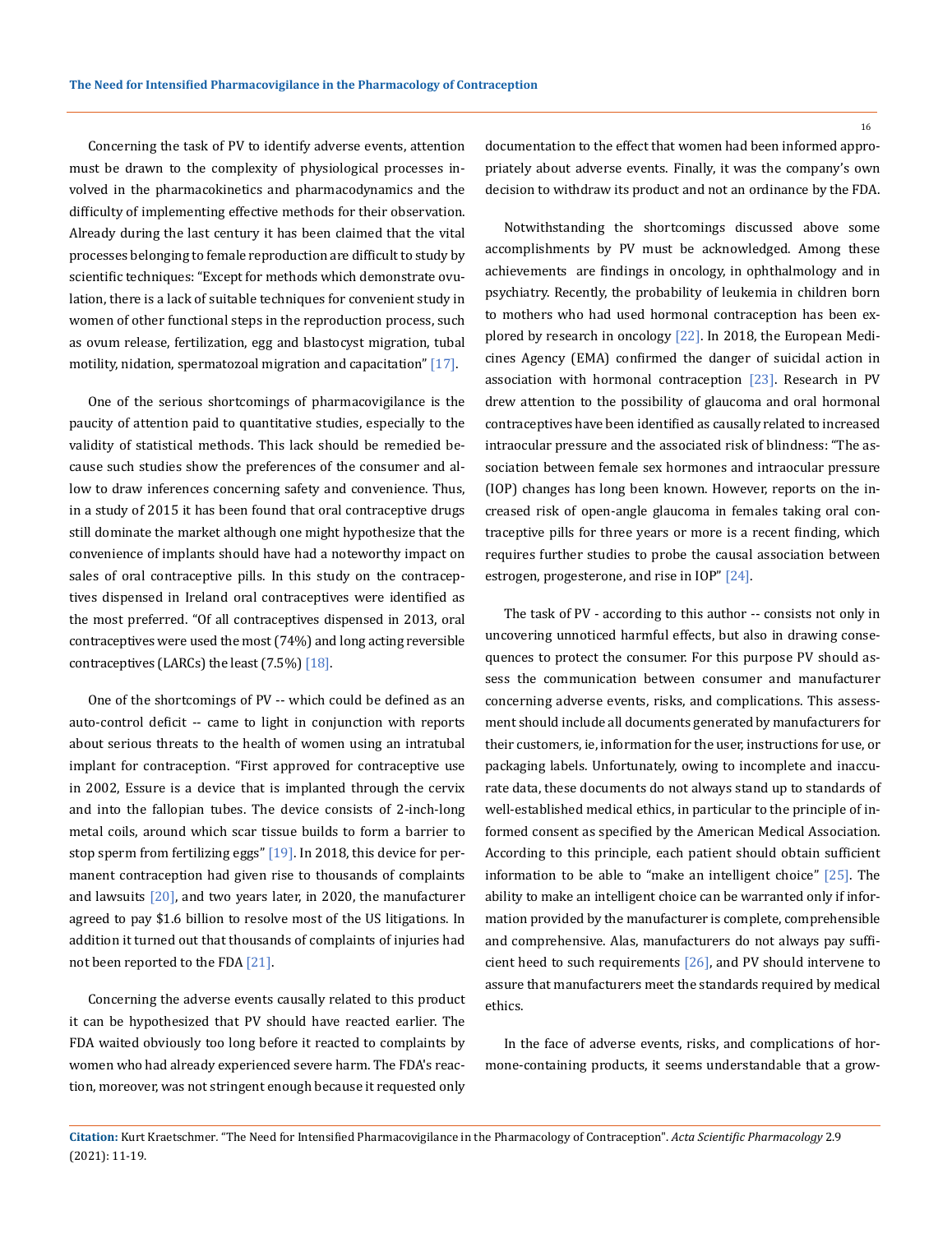ing number of women is turning to non-hormonal contraception. In fact, an emerging popularizing medical literature voices the criticism of women who consider themselves as the victims of hormonal contraception and give testimony of their satisfaction with non-hormonal methods [27].

## **Nonhormonal methods of contraception and the role of PV to rectify error-prone information**

At present, non-hormonal methods are commonly designated as "fertility-awareness based" methods, although the traditional terminology "natural family planning methods" seems more appropriate, as it underscores the essential feature, namely "natural" as opposed to "artificial", ie, "hormonal". In the past, numerous sources of information, including the Centers for Disease Control (CDC), have disseminated error-prone information on these methods and have neglected in particular the estimates for efficacy in case of perfect use. Due to this neglect these methods have been discredited as the least effective of all contraceptive methods [28] or have been excluded altogether from surveys of contraceptive methods [29].

In the face of such erroneous notions, PV should investigate the importance of estimates for the efficacy of perfect use, which is frequently considered unattainable and less relevant than typical use. In particular PV could substantiate claims made by Contraceptive Technology  $\lceil 10 \rceil$  and German research  $\lceil 6 \rceil$  which hold that the most effective of these methods, the symptothermal method has a perfect use efficacy superior to oral contraceptives, namely 0.4. Regarding these methods PV could address also the importance of the parameter safety as opposed to efficacy. This distinction is frequently disregarded in the literature, and the term "safe" is used as a synonym for efficient. Regarding safety it is generally accepted that natural methods have to be ranked highest if an attempt is made to rate and rank methods. As a result of efforts to rank methods in the form of a synoptic overview the so-called Safety-Efficacy-Convenience Rating has been proposed [30], which should prove particularly useful for the clinical practice where women's interest focuses on individual safety in the sense of precision, ie, personalized, medicine.

In the face of erroneous notions concerning contraceptive methods, PV should also analyse the advantages and disadvantages of new definitions and taxonomies introduced by research such as Contraceptive Technology. In fact, these methods have

been redefined and simplified although their basic assumptions have remained valid. Thus Contraceptive Technology [10], one of the most trustworthy research on contraception, has presented the traditional methods under a new taxonomy, i.e. "Fertility-Awareness Based" methods and with a new terminology: Ovulation, Two-Day , Standard Days, and Symptothermal. Another commonly used designation for these methods is Periodic Abstinence, a nomenclature which adequately draws attention to the pivotal requirement for successful implementation of the methods, ie, abstinence or use of a barrier method during the fertile days [31]. Concerning abstinence it should be mentioned that this strategy has been recognized also as the most effective protection against Sexually Transmitted Diseases (STD) by the US FDA: "Except for abstinence, latex condoms are the best protection against HIV/AIDS and other STIs" [29].

Eradication of error seems particularly important in light of developments in internet sites where a steadily growing number of tables and overviews of contraceptive methods make their appearance. Data presented in these charts and tables, which are accessed by a great number of internet users, frequently lack scientific verification. It must be feared therefore that this kind of information is prone to misleading instead of enlightening prospective users of contraceptive methods.

#### **Conclusions and Implications**

As the need for intensified PV in the pharmacology of contraception has been demonstrated, possibilities for such intensification have to be probed. This author suggests that efforts be increased in three areas: research, post-marketing, and clinical practice. Researchers should be motivated by incentives to address issues of PV with the same interest as topics associated with financial gains offered by manufacturers in return for promotion of their products. Manufacturers should pay increased attention to post-marketing experiences and peruse them for improving the safety of their products. In the clinical practice grievance mechanisms should ascertain immediate and effective communication with manufacturers to report hitherto unknown side effects experienced by users.

### **Bibliography**

- 1. [Kraetschmer K. "IIs Contraception Really Safe?"](https://symbiosisonlinepublishing.com/sexualhealth-reproductive-healthcare/sexualhealth-reproductive-healthcare04.php) *International [Journal of Sexual and Reproductive Health](https://symbiosisonlinepublishing.com/sexualhealth-reproductive-healthcare/sexualhealth-reproductive-healthcare04.php)* 1.1 (2019): 1-11.
- 2. Ganong WF. "Review of Medical Physiology". East Norwalk, Connecticut: Prentice-Hall International Inc. (17th ed.) (1995).

**Citation:** Kurt Kraetschmer*.* "The Need for Intensified Pharmacovigilance in the Pharmacology of Contraception". *Acta Scientific Pharmacology* 2.9 (2021): 11-19.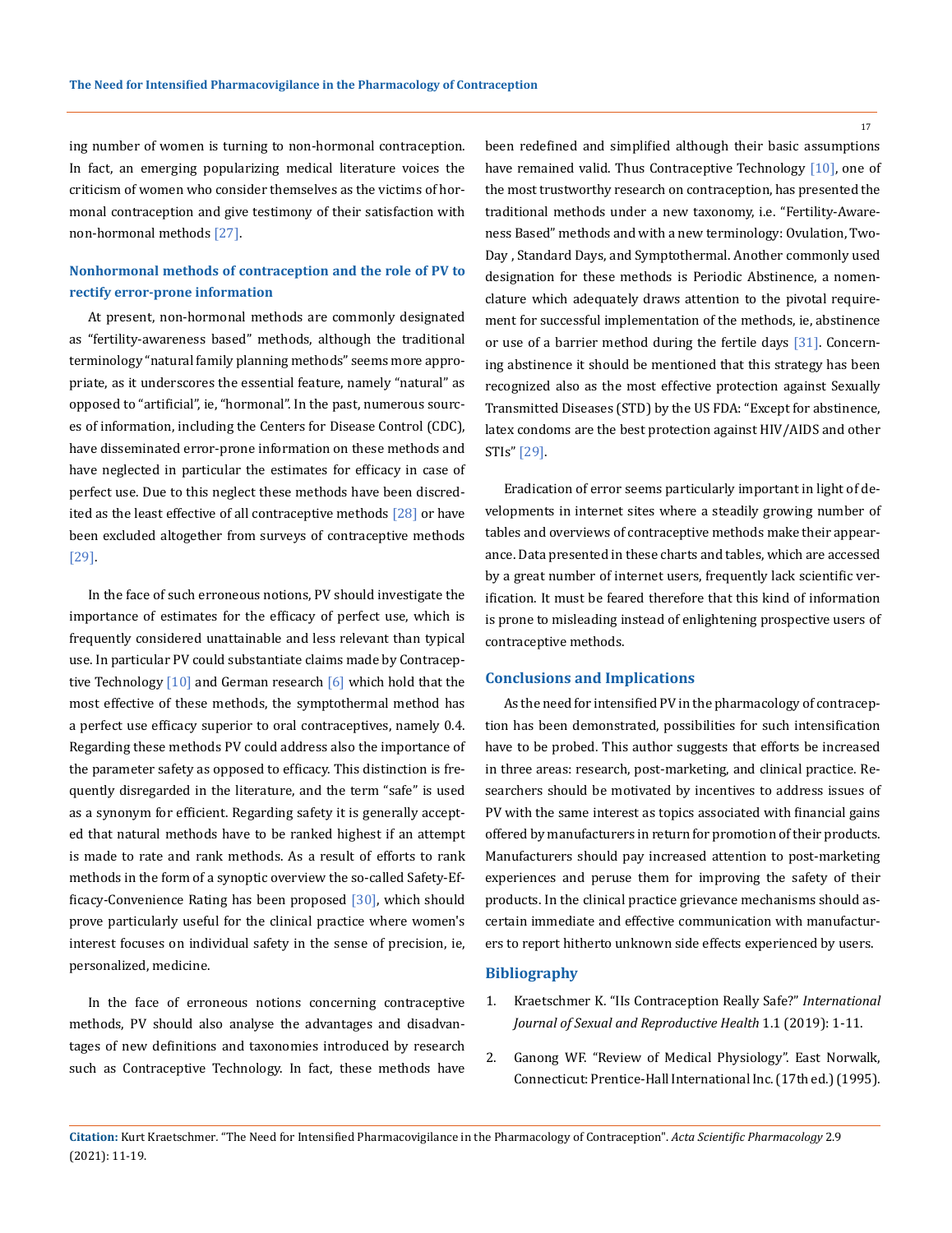- 3. Moeller K-T., *et al*. "Exspiratorische CO2-Messung in der Zyklusüberwachung - ein einfacher und zuverlässiger Marker zur Bestimmung der fertilen Tage". *Journal für Fertilität und Reproduktion* 13.1 (2013): 7-12.
- 4. Breath ilo Zyklustracking (2021).
- 5. Pschyrembel. "Klinisches Wörterbuch". Berlin: Walter de Gruyter (256th ed.) (1990): 888.
- 6. Gröger S and Grüne B. "Kontrazeption". In: Diedrich K, ed. Gynäkologie and Geburtshilfe. Berlin: Springer (2000): 60-87.
- 7. Curtis KM and Peipert JF. "Long-Acting Reversible Contraception". *The New England Journal of Medicine* 376 (2017): 461- 468. DOI: 10.1056/NEJMcp1608736.
- 8. Trussell J., *et al*. "Emergency Contraception: A Last Chance to Prevent Unintended Pregnancy June". Office of Population Research, Princeton University, Princeton NJ 08544, USA (2017).
- 9. "Ulipristal acetate" (2021).
- 10. Trussell J. "Contraceptive efficacy". Table 3-2. In: Hatcher RA, Trussell J, Nelson AL, Cates W, Kowal D, Policar M. Contraceptive Technology: Twentieth Revised Edition. New York, NY: Ardent Media (2011).
- 11. Bayer Information. Mirena. Patient information booklet, July 2008. Bayer HealthCare Pharmaceuticals Inc. All rights reserved. component codes July. Wayne NJ (2008).
- 12. Mirena. Bayer-Hormonspiralen Mirena, Jaydess, Kyleena: Psychisch (2017).
- 13. ["WHO Family Planning/contraceptive methods" \(2020\).](https://www.who.int/news-room/fact-sheets/detail/family-planning-contraception)
- 14. Mayo Clinic. "Morning-after pill" (2021).
- 15. [Myong-Jin Kim and Venkateswar Jarugula. "Clinical Pharma](https://doi.org/10.1002/jcph.1778)[cology in Women's Health: Current Status and Opportunities".](https://doi.org/10.1002/jcph.1778)  *[The Journal of Clinical Pharmacology](https://doi.org/10.1002/jcph.1778)* 60.2 (2020): S7-S10.
- 16. "Oral Contraceptives". *[Clinical Pharmacy and Pharmacology](https://jamanetwork.com/journals/jama/fullarticle/1814214)*  [\(2021\).](https://jamanetwork.com/journals/jama/fullarticle/1814214)
- 17. [RudelHW. "Pharmacology of oral contraceptives".](https://journals.lww.com/clinicalobgyn/Citation/1968/11030/Pharmacology_of_Oral_Contraceptives.2.aspx) *Clinical Ob[stetrics and Gynecology](https://journals.lww.com/clinicalobgyn/Citation/1968/11030/Pharmacology_of_Oral_Contraceptives.2.aspx)* 11.3 (1968): 632-644.
- 18. Laura O'Mahony., *et al*. *British Journal of Clinical Pharmacology* 80.6 (2015): 1315-1323.
- 19. "Expert Institute" (2021).
- 20. Washington Post (2018).
- 21. Washington Post. Bayer did not report thousands of Essure complaints to FDA (2020).
- 22. Hargreave M., *et al*[. "Maternal use of hormonal contraception](https://www.thelancet.com/journals/lanonc/article/PIIS1470-2045(18)30479-0/fulltext)  [and risk of childhood leukaemia: a nationwide, population](https://www.thelancet.com/journals/lanonc/article/PIIS1470-2045(18)30479-0/fulltext)based cohort study". *[The Lancet Oncology](https://www.thelancet.com/journals/lanonc/article/PIIS1470-2045(18)30479-0/fulltext)* 19.10 (2018): [1307-1314.](https://www.thelancet.com/journals/lanonc/article/PIIS1470-2045(18)30479-0/fulltext)
- 23. [Gènéthique Contraceptive pill: European Medicines Agency](https://www.genethique.org/contraceptive-pill-european-medicines-agency-demands-warnings-about-the-risk-of-depression-and-suicide/?lang=en)  [demands warnings about the risk of depression and suicide.](https://www.genethique.org/contraceptive-pill-european-medicines-agency-demands-warnings-about-the-risk-of-depression-and-suicide/?lang=en)  [Publié le: 10 \(2018\).](https://www.genethique.org/contraceptive-pill-european-medicines-agency-demands-warnings-about-the-risk-of-depression-and-suicide/?lang=en)
- 24. [Bhanwra S and Ahluwalia K. "The association of oral contra](https://www.jpharmacol.com/article.asp?issn=0976-500X;year=2015;volume=6;issue=1;spage=51;epage=52;aulast=Bhanwra)[ceptive pills with increase in intraocular pressure: Time for](https://www.jpharmacol.com/article.asp?issn=0976-500X;year=2015;volume=6;issue=1;spage=51;epage=52;aulast=Bhanwra)  pharmacovigilance to step in". *[Journal of Pharmacology and](https://www.jpharmacol.com/article.asp?issn=0976-500X;year=2015;volume=6;issue=1;spage=51;epage=52;aulast=Bhanwra)  [Pharmacotherapeutics](https://www.jpharmacol.com/article.asp?issn=0976-500X;year=2015;volume=6;issue=1;spage=51;epage=52;aulast=Bhanwra)* 6.1 (2015): 51-52.
- 25. Code of Medical Ethics. Current Opinions. American Medical Association. Chicago, Illinois (1992).
- 26. [Kraetschmer K. "Topical Issues in Translational Pharmacol](https://norcaloa.com/journals/JPCT/JPCT-201018.pdf)[ogy and Pharmaceuticovigilance: Can Pharmacological Re](https://norcaloa.com/journals/JPCT/JPCT-201018.pdf)[search on Birth Control and Contraception Meet the Require](https://norcaloa.com/journals/JPCT/JPCT-201018.pdf)ments of Bioethical Standards?" *[Journal of Pharmaceutical](https://norcaloa.com/journals/JPCT/JPCT-201018.pdf)  [Sciences and Pharmacology \(](https://norcaloa.com/journals/JPCT/JPCT-201018.pdf)*2019): 87-104.
- 27. Morelli I. Kleine Pille, grosse Folgen. Kleine Pille, große Folgen: Wie Hormone dich krank machen (2021).
- 28. [Centers for Disease Control and Prevention \(CDC\) \(2017\).](https://www.cdc.gov/reproductivehealth/contraception/mmwr/mec/summary.html)
- 29. [Kraetschmer K. "Can Ratings of Contraceptive Methods Moti](https://juniperpublishers.com/jgwh/JGWH.MS.ID.555817.php)[vate Women to Engage in Family Planning and Birth Control?](https://juniperpublishers.com/jgwh/JGWH.MS.ID.555817.php)  A Review". *[Journal of Gynecology and Women's Health](https://juniperpublishers.com/jgwh/JGWH.MS.ID.555817.php)* 11.4 [\(2018\): 555817.](https://juniperpublishers.com/jgwh/JGWH.MS.ID.555817.php)
- 30. [Food and Drug Administration \(FDA\) Approved Methods of](http://www.fad.gov/ForConsumers/ByAudience/ForWomen/FreePublications/ucm313215.htm)  [Birth Control \(2013\).](http://www.fad.gov/ForConsumers/ByAudience/ForWomen/FreePublications/ucm313215.htm)

**Citation:** Kurt Kraetschmer*.* "The Need for Intensified Pharmacovigilance in the Pharmacology of Contraception". *Acta Scientific Pharmacology* 2.9 (2021): 11-19.